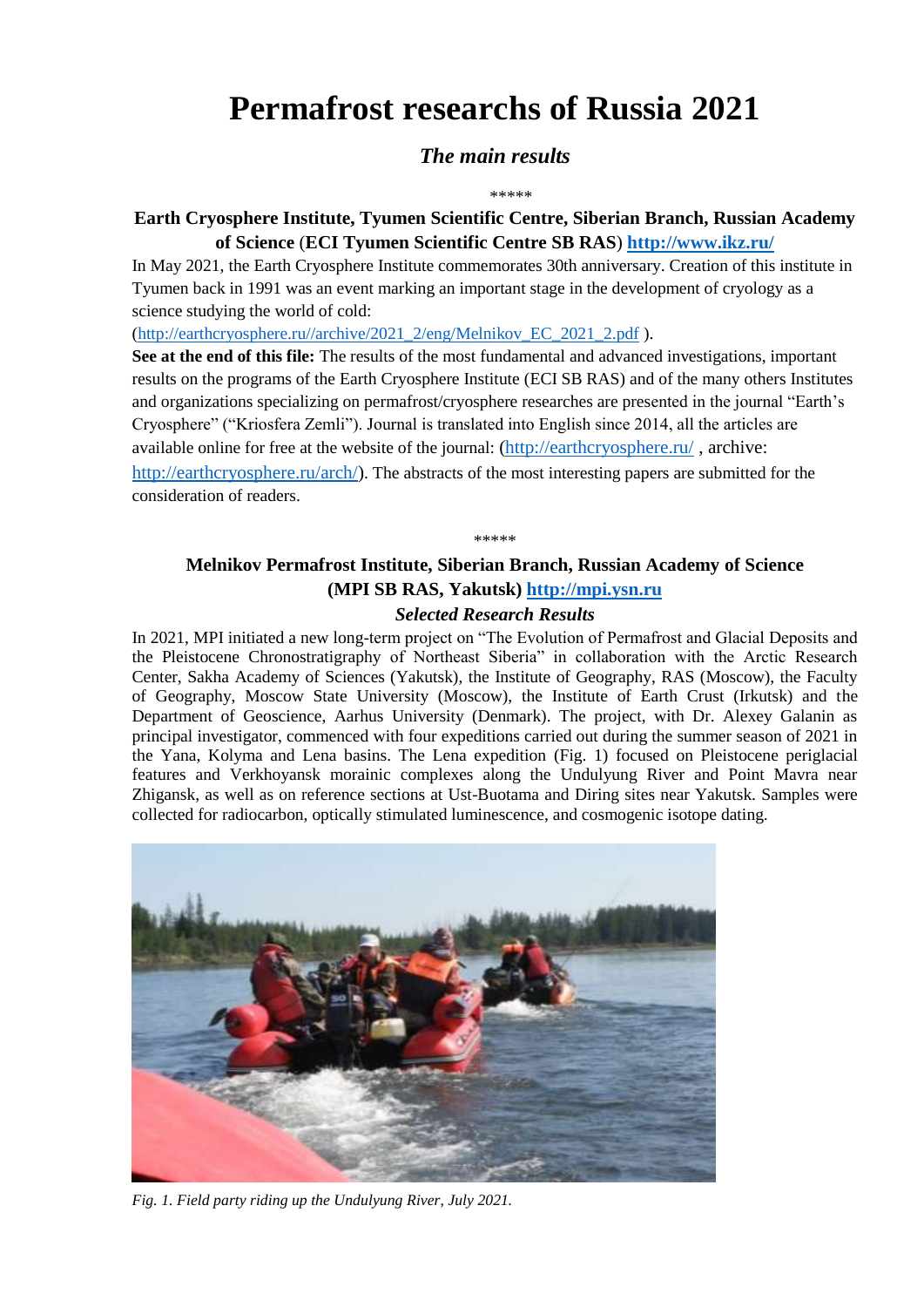An expedition to the northern Tien-Shan (Kazakhstan) was conducted in July 2021 by a team of MPI's hydrogeologists led by Nadezhda Pavlova. It included field measurements and sampling in the Ozernaya River basin near the Kirgizia border to characterize stream runoff and water chemistry, as well as the influence of rock-glacier discharge on river systems (Fig. 2).



*Fig. 2. Measuring stream discharge, northern Tien-Shan, July 2021.*

A new mathematical model for permafrost table dynamics in the subzero temperature field was developed by Sergey Razumov and applied to the Laptev and East Siberian shelves. The rate of permafrost degradation is dependent on the depth to permafrost and is roughly similar to the diffusion rate of sea salts at 3-4‰ concentration in bottom sediments. The degradation rate decreases non-linearly with increasing depth to permafrost. The model predicts that approximately  $4 \cdot 10^9$  m<sup>3</sup> of permafrost is lost annually in the Laptev and East Siberian shelves due to salt diffusion. The thaw front is at depths of 40-60 m from the sea bottom in most of the shelf region. Large-scale salt-induced degradation of the relict permafrost began during the postglacial marine transgression and continues today. Considering the scarcity of observational data for the Arctic shelves, the proposed model will be useful in assessing the influence of primary environmental factors on the shelf permafrost systems (Fig. 3).



*Fig. 3. Model of permafrost table dynamics in the Laptev and East Siberian shelf region in the subzero temperature field. Salt diffusion rates for concentrations at the moving phase-change boundary: 1 – 1‰, 2 – 2‰, 3 – 3‰, 4 – 4‰, 5 –10‰. Permafrost degradation rates: 6 – modelled, 7 – estimated from drilling data from the Laptev shelf [Rachold et al., 2007].*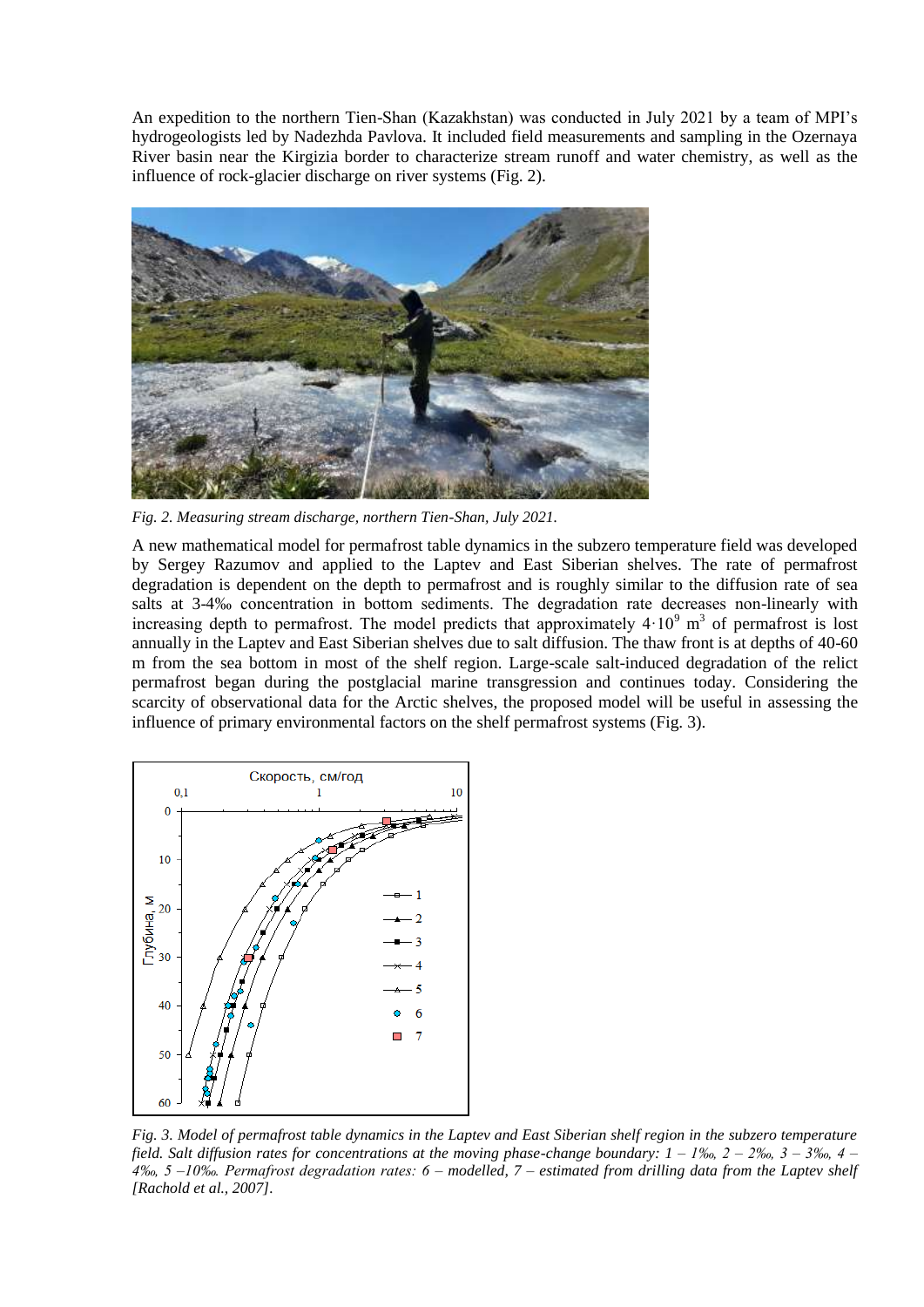Related publications:

1. Razumov, S. O. (2021). Model of permafrost degradation in the subzero temperature field for the Laptev and East Siberian shelves. Nauka i Mir, 9(97), 71-75 (in Russian).

2. Angelopoulos, M., Overduin, P. P., Jenrich, M., Nitze, I., Günther, F., Strauss, J., Westermann, S., Schirrmeister, L., Kholodov, A. L., Krautblatter, M., Grigoriev, M. N., Grosse, G. (2021). Onshore thermokarst primes subsea permafrost degradation. Geophysical Research Letters, doi: 10.1029/2021GL093881

Based on the Permafrost-Landscape Map of the Republic of Sakha (Yakutia), 1:1,500,000 scale, digital thematic maps of ground temperature, active-layer thickness, ice content and permafrost processes were compiled by Alyona Shestakova with her colleagues at MPI and several Japanese universities (Fig.4). Mapping indicates that ice-rich permafrost (with ice contents above 0.4) is widespread in Yakutia, underlying about 40% of its surface. This makes permafrost environments highly vulnerable to anthropogenic impacts and climatic warming. The maps provide a baseline for evaluation of future changes. They can also be used in planning of infrastructure development and environmental protection.

Shestakova A.A., Fedorov A.N., Torgovkin Y.I., Konstantinov P.Y., Vasyliev N.F., Kalinicheva S.V., Samsonova V.V., Hiyama T., Iijima Y., Park H., Iwahana G. and Gorokhov A.N. (2021). Mapping the main characteristics of permafrost on the basis of a permafrost-landscape map of Yakutia using GIS. Land, 10 (5), 462.



*Fig. 4. Thematic maps of mean annual ground temperature, active-layer thickness, ice content and permafrost* processes.

The Sixth Forum for Young Permafrost Scientists was held at MPI from June 29 to July 13, 2021, commemorating 100th Birthday of two prominent figures in Russian permafrost science, Evgeny M. Katasonov and Nina P. Anisimova. The Forum program included a four-day conference with in-person and online attendance of about 140 people from Russian and foreign universities, research centers and companies. The conference was followed by a field trip featuring cold deserts of central Yakutia (Fig. 5). The trip participants took part in field studies of the D'Olkuma Formation exposure at Ust-Buotama, the active Saamys-Kumaga Dune Field and the Lena Dune. In the Makhatta and Kysyl-Syr sand fields, ground and surface water sampling and groundwater discharge measurements were conducted. Results will be compared with historical data taken in 1974-1975 to assess water resource changes over the last 50 years.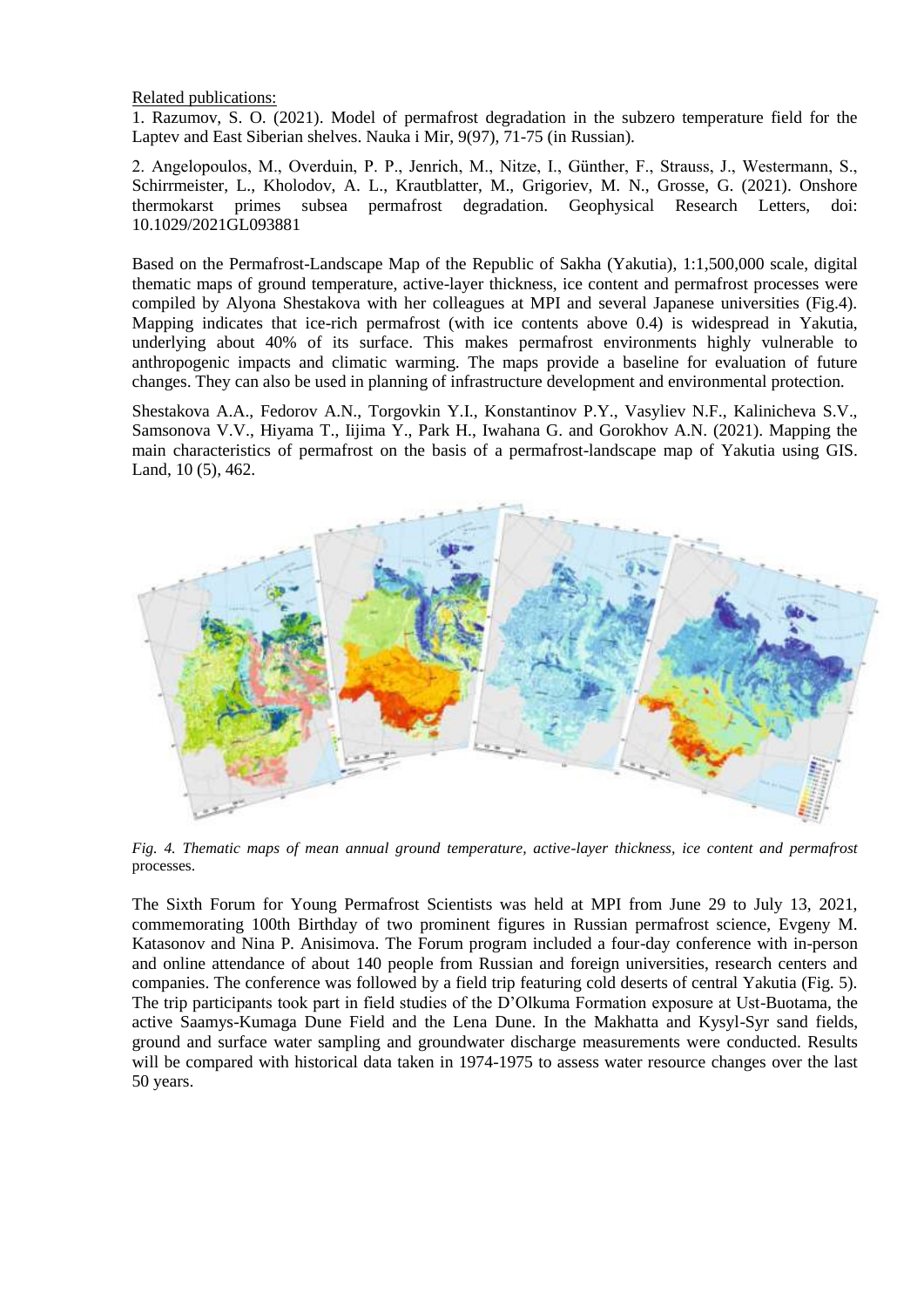

*Fig. 5. Examining cover sand stratigraphy, Makhatta Tukulan dune field, July 2021.*

Among the MPI's important publications in 2021 are the monograph titled "Kurums, a Cryospheric Phenomenon" by V.R. Alekseev. Published by Geo, Novosibirsk, the book summarizes the current state of knowledge on the distribution, morphology, structure and dynamics of kurums. These features are shown to have profound effects on the surface energy balance, surface and subsurface runoff, permafrost thermal status and weathering processes, as well as flora and fauna. In the book titled "Ecogeochemistry of Atmospheric Particulate Matter in Yakutsk", V.N. Makarov and N.V. Torgovkin present findings from geochemical research of particulate matter in the urban atmosphere of Yakutsk for summer and winter seasons. The book "Monitoring of Ground Thermal Regime in Central Yakutia" by S.P. Varlamov, Y.B. Skachkov and P.N. Skryabin provides a comprehensive summary and analysis of the results of long-term research on the ground thermal regime in Central Yakutia conducted by the MPI's Laboratory of Permafrost Geothermics since 1981. It presents a regional overview of the natural environment, as well as a description of the landscape classification and distribution. Further, the monograph discusses the current state of geocryological monitoring in the region, including monitoring methods, site establishment procedures and network development. Using data from the long-term observations, thermal response of permafrost landscapes to recent climate warming is estimated. The dynamics of the main thermal parameters of near-surface permafrost are discussed in relation to disturbance type.



*Fig.6. New books published in 2021*

In November 2021, two MPI researchers successfully defended PhD dissertations: Tatiana Vinokurova, "Numerical modeling of anthropogenic

changes to the permafrost thermal regime using inverse problem methods", and Ivan Vakhrin, "Thaw strain of frozen soils and changes in their physical properties in one-dimensional consolidation tests".

Mikhail Grigoriev, Deputy Director of MPI, and Hans-Wolfgang Hubberten, former Director of the Alfred Wegener Institute's Potsdam Unit, received the Officer's Cross of the Order of Merit of the Federal Republic of Germany in recognition of significant contributions to research cooperation between Germany and Russia. Ceremonies of bestowal were held in Yakutsk on October 6, 2021 (Fig. 7) and in Potsdam on November 29, 2021 (Fig. 8). Prof., Dr. Viktor Shepelev was awarded the Polar Star, Order of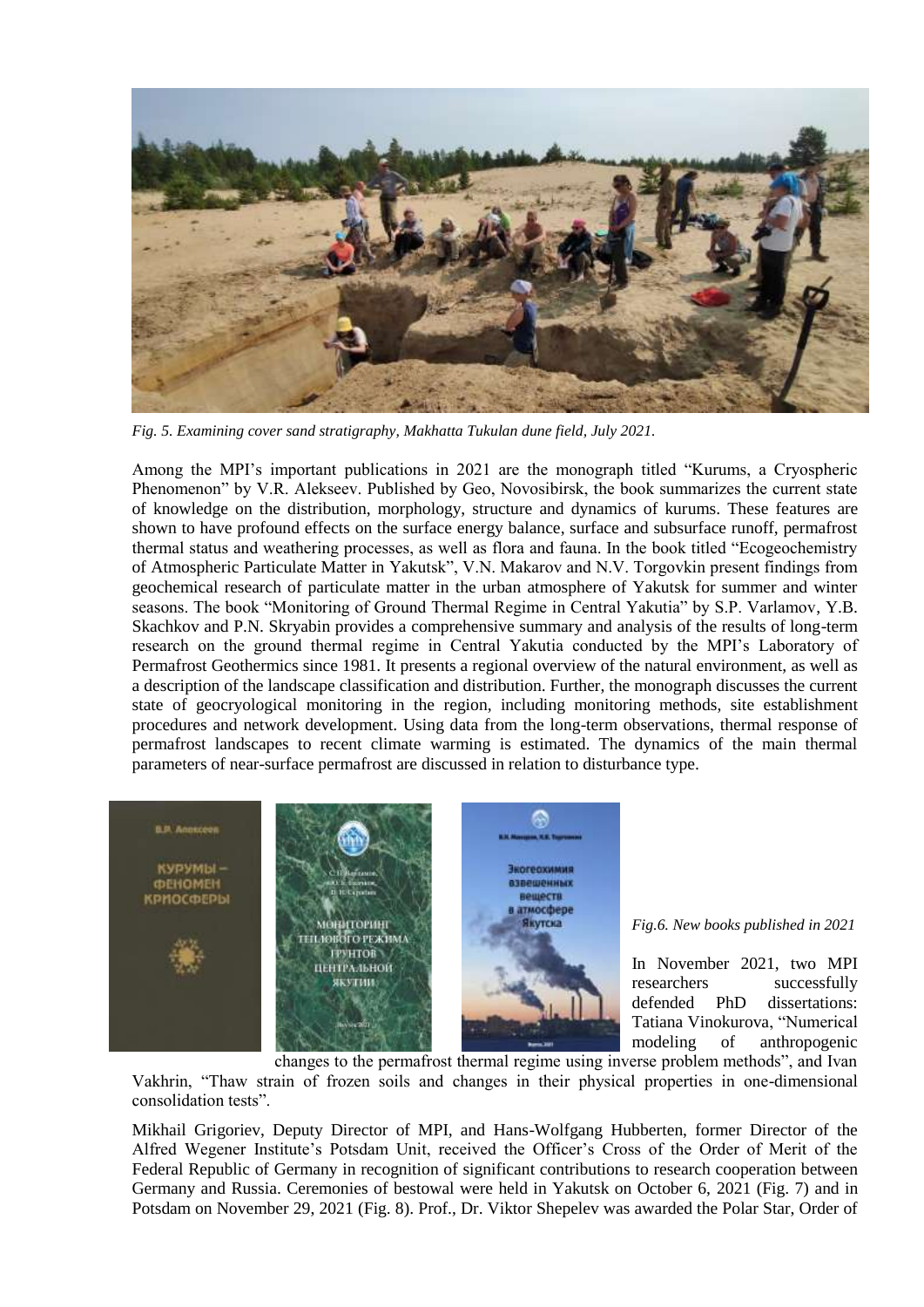the Republic of Sakha (Yakutia), for his research achievements and long-term service as full member of the Sakha (Yakutia) Academy of Sciences and Editor-in-Chief of Nauka i Tekhnika v Yakutii (Science and Technology in Yakutia) Journal (Fig. 9).



*Fig. 7. Consul General of the Federal Republic of Germany in Novosibirsk, Bernd Finke (left) presents the Officer's Cross of the Order of Merit to Mikhail Grigoriev, Yakutsk, October 6, 2021.*



*Fig. 8. Hans-Wolfgang Hubberten receives the Officer's Cross of the Order of Merit in the presence of the Minister of Science, Research and Culture of Brandenburg, Dr. Manja Schüle, Potsdam, November 29, 2021.*



*Fig. 9. Head of the Republic of Sakha (Yakutia) Aysen Nikolaev (left) and V.V. Shepelev at a ceremony of bestowal, Yakutsk, September 27, 2021.*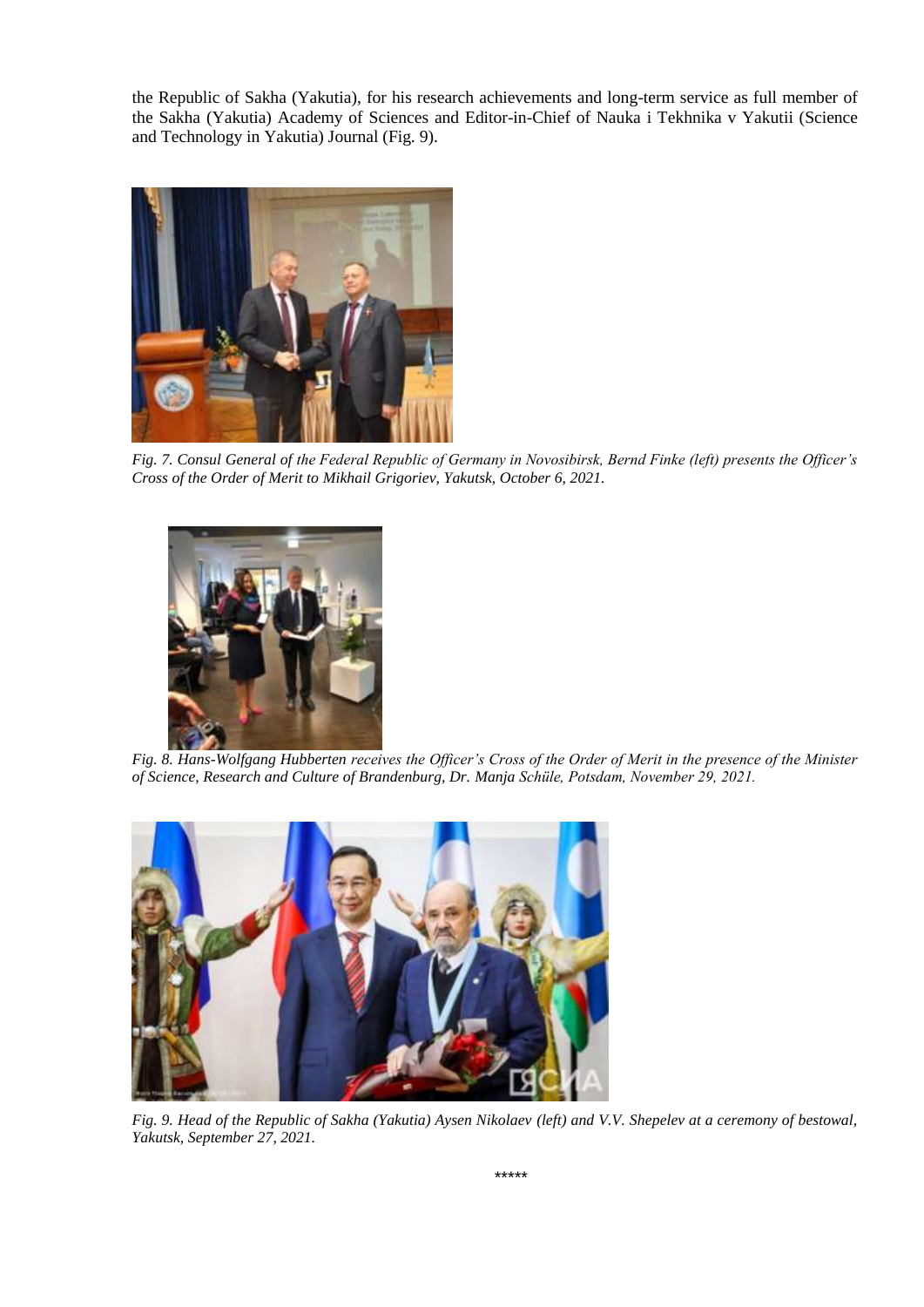# **Sergeev Institute of Environmental Geoscience RAS (IGE RAS, Moscow) <http://geoenv.ru/index.php/ru/>**

The Institute of the Earth's Crust SB RAS, together with the Sergeev Institute of Environmental Geoscience RAS, continued the regular geocryological observations in the southern geocryological zone adjacent to the shores of Lake Baikal (Fig. 1). Areas with significant changes in landscapes associated with long-term thawing of permafrost have been identified.



*Fig. 1. Observation of coastal processes in the southern geocryological zone (western shore of Baikal Lake, photo by M.G. Mnushkin).*

In spite of a variable epidemiological situation in Russia in the 2021 summer the regular geocryological observations following GTN-P program was realized (Fig. 2). Permafrost temperatures decreased, which is explained by the cold and little snow winter in 2020-2021.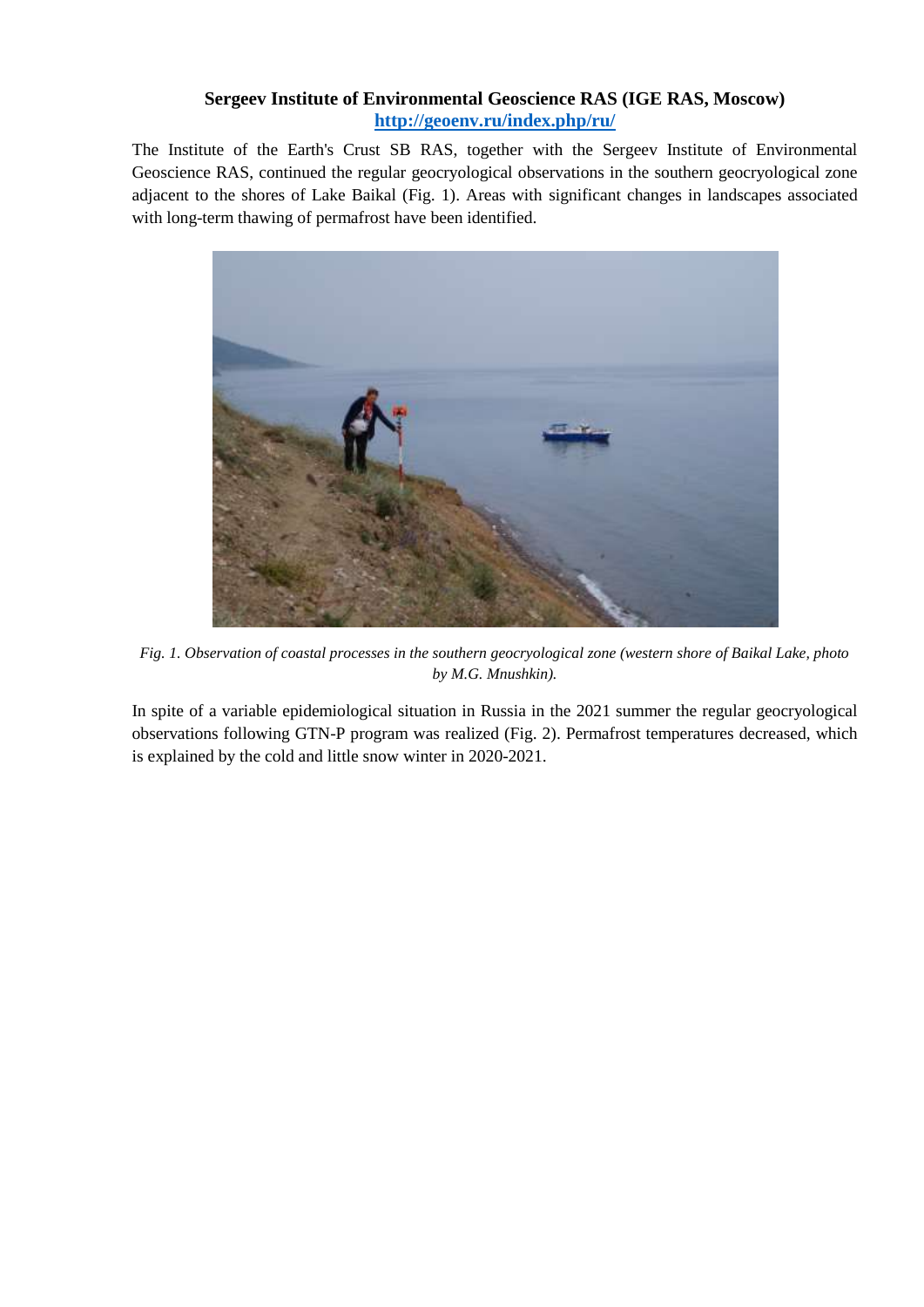

*Fig. 2. Moscow State University educational geocryological practice in Vorkuta. Study of the ground temperature regime and the activity of geocryological processes (photo by A.P. Bezdelova).*

### **References:**

*1. Tananaev, N.; Isaev, V.; Sergeev, D.; Kotov, P.; Komarov, O. Hydrological Connectivity in a Permafrost Tundra Landscape near Vorkuta, North-European Arctic Russia // Hydrology 2021, 8, 106. https://doi.org/10.3390/hydrology8030106.*

*2. A.A. Plotnikov, V.P. Merzlyakov. Increasing the Bearing Capasity and Durability of Building Foundation on Frosen Soils // Soil Mechanics and Foundation Engineer ing. Vol. 58, No 1, 2021, pp. 71 – 77. DOI: 10.1007/s11204-021-09708-0.*

#### \*\*\*\*\*

# **Institute of Physicochemical and Biological Problems in Soil Science, RAS (Soil Cryology Laboratory)(Pushchino, Russia)<http://www.issp.psn.ru/>**

1. The survival of an obligate parthenogenetic bdelloid [rotifer,](https://www.sciencedirect.com/topics/biochemistry-genetics-and-molecular-biology/rotifera) recovered from northeastern Siberian permafrost radiocarbon-dated to ∼24,000 years BP was reported. This constitutes the longest reported case of rotifer survival in a frozen state. We confirmed the finding by identifying rotifer actin gene sequences in a [metagenome](https://www.sciencedirect.com/topics/biochemistry-genetics-and-molecular-biology/metagenome) obtained from the same sample. By morphological and molecular markers, the discovered rotifer belongs to the genus *Adineta*, and aligns with a contemporary *Adineta vaga* isolate collected in Belgium. Experiments demonstrated that the ancient rotifer withstands slow cooling and freezing (∼1°C min−1) for at least seven days. We also show that a clonal culture can continuously reproduce in the laboratory by [parthenogenesis.](https://www.sciencedirect.com/topics/biochemistry-genetics-and-molecular-biology/parthenogenesis) -Shmakova, L., Malavin, S., Iakovenko, N., Vishnivetskaya, T., Shain, D., Plewka, M., & Rivkina, E. (2021). A living bdelloid rotifer from 24,000-year-old Arctic permafrost. Current Biology, 31(11), R712- R713.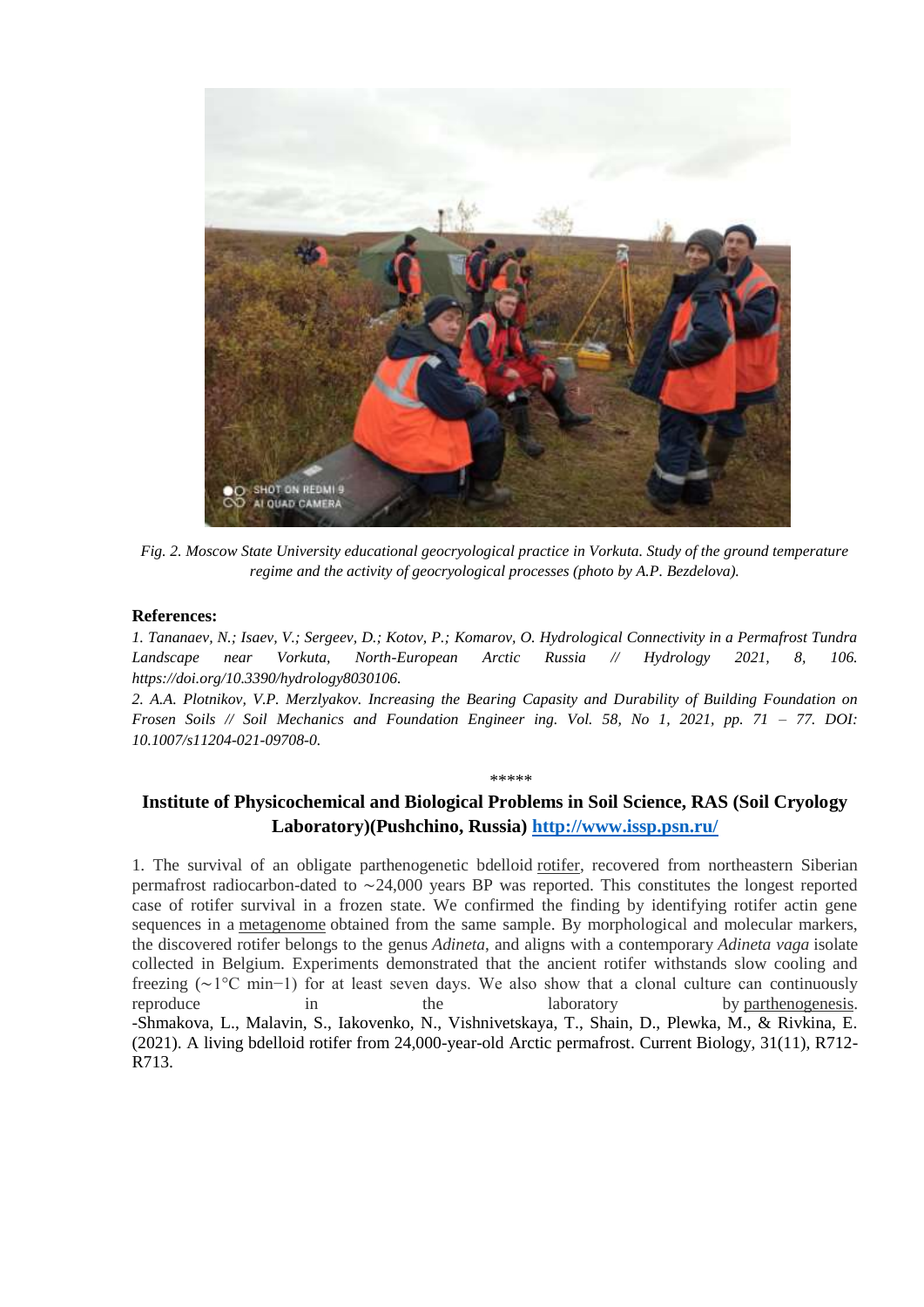

*Strain Ad01 (SCL-15-7) frozen deposits (Shmakova et al. 2021). A – whole animal, B – head side view, C – inner jaw.*

2. Metagenomic studies of permafrost biodiversity are continuing. Analysis of the geological structure of the reference sections of ancient permafrost in the Arctic showed the possibility of continuous existence of permafrost here during the last 1-1.4 million years. This, in turn, coincides with the maximum retention time of viable microorganisms in these deposits. Such long-term preservation of viable cells makes it possible to search for answers to both fundamental biological questions, and is also important in the astrobiological aspects.

-Abramov A., Vishnivetskaya T., Rivkina E. Are permafrost microorganisms as old as permafrost? //FEMS Microbiology Ecology. – 2021. – T. 97. –  $\mathbb{N}_2$ . 2. – C. fiaa260. -Sipes, K., Almatari, A., Eddie, A., Williams, D., Spirina, E., Rivkina, E., Liang, R., Onstott, T.C., Vishnivetskaya, T.A. and Lloyd, K.G., 2021. Eight Metagenome-Assembled Genomes Provide Evidence for Microbial Adaptation in 20,000-to 1,000,000-Year-Old Siberian Permafrost. Applied and Environmental Microbiology, 87(19), pp.e00972-21. 10.1128/AEM.00972-21 -Liang, R., Li, Z., Vetter, M.C.L., Vishnivetskaya, T.A., Zanina, O.G., Lloyd, K.G., Pfiffner, S.M., Rivkina, E.M., Wang, W., Wiggins, J. and Miller, J., 2021. Genomic reconstruction of fossil and living microorganisms in ancient Siberian permafrost. Microbiome, 9(1), pp.1-20. 10.1186/s40168-021-01057- 2

3. Lake change trend analysis for a  $44,500 \text{ km}^2$  region of the Kolyma Lowland using Landsat imagery in conjunction with TanDEM-X digital elevation model and Quaternary Geology map data was reported. Comparison of drained lake basin area with thermokarst lake extents reveal the overall limnicity decrease by 80% during the Holocene. Current climate warming and wetting in the region led to a lake area increase by 0.89% for the 1999–2013 period and an increase by 4.15% for the 1999–2018 period. -Veremeeva, A., Nitze, I., Günther, F., Grosse, G. and Rivkina, E., 2021. Geomorphological and Climatic Drivers of Thermokarst Lake Area Increase Trend (1999–2018) in the Kolyma Lowland Yedoma Region, North-Eastern Siberia. Remote Sensing, 13(2), p.178. 10.3390/rs13020178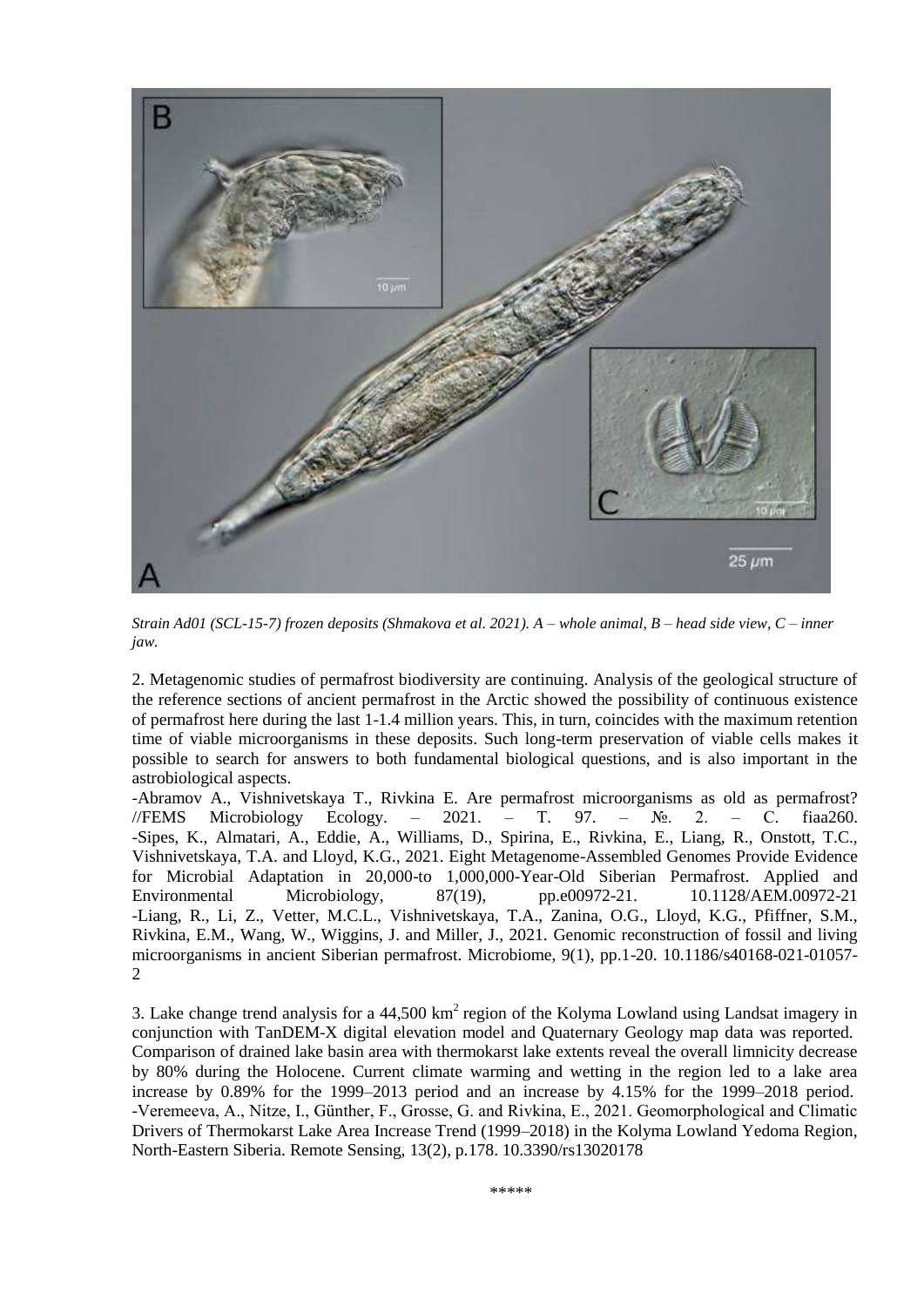# **Cryolithology and Glaciology Department, Geographical Faculty, Lomonosov Moscow State University Department of Cryolithology and Glaciology Faculty of Geography, Lomonosov Moscow State University**

The studies of 2021 were conducted in a several main directions, traditionally distinguished in the scientific research of the Department of Cryolitology and Glaciology.

# **Cryolithological research**

V.V. Rogov as part of a team of authors summarized and published the results of long-term studies of the existence and activity of microorganisms in frozen strata (Brouchkov et al., 2021). The results of the study of cryolithological and geochemical features of Yedoma (Ice Complex) have been summarized by V.V.Rogov as part of a team of authors (Rogov et al., 2021; Shmelev et al., 2021).

I.D. Streletskaya summarized field data on key sections of the Kara Sea shores and draw conclusions about the features of the formation of highly icy sediments (Streletskaya et al. 2021). Together with an international team of authors, a database and a map of the distribution of the Yedoma (Ice Complex) have been created. patterns of distribution of these deposits. This is the first complete digital circumpolar map of Yedoma and is an important step towards understanding past and present spatial heterogeneity of Ice Complex deposits, which is of paramount importance for assessing vulnerability and risks in the rapidly warming Arctic (Strauss et al., 2021).

I.D. Streletskaya with colleagues established and characterized new facts of relics of permafrost relief and pseudomorphoses on thawed ice wedges on the Russian Plain, in the Lower Volga region and the pre-Urals (Ryabukha et al., 2021). V.V.Rogov carried out cryolithological, granulometric and micromorphological analyzes of mineral matter and made descriptions of traces of cryogenic processes to assess the paleogeographic conditions of their formation. The time of formation of the cryogenic horizon of the Cherny Yar section was determined by means of OSL dating of the enclosing and forming cryogenic deposits. The filling of pseudomorphoses took place  $\sim$  45-40 thousand years ago (Taratunina et al., 2021). For the first time, four stages of the development of permafrost in the lower reaches of the Volga have been identified and described.

Under the leadership of V.I. Grebents, comprehensive studies of the state of the infrastructure of the Russian Arctic were carried out with an assessment of the degree of deformation of objects and the influence of dangerous cryogenic and nival-glacial processes on the stability of buildings and structures (Grebenez et al., in press). The impact of waste disposal on the infrastructure of the Arctic has been analyzed, and a classification has been carried out according to the degree of their impact on permafrost foundations. Particular attention is paid to the impact on permafrost foundations of mechanized redistribution of snow in built-up areas; the formation of powerful dumps warms the permafrost, activates dangerous cryogenic processes. It has been established that in the economically developed territories of the permafrost zone, special natural and technogenic geocryological complexes are formed, within which a special combination of cryogenic processes is traced and different stability of the infrastructure is recorded, even for objects of the same type.

V.I. Grebents, V.A. Tolmanov and F.D. Yurov analyzed the peculiarities of solid waste storage in permafrost conditions (Grebenets et al., 2021). The research allowed to define 8 main types of waste storage in the permafrost zone, which were different both in terms of waste accumulation and in terms of their impact on the environment in general and the permafrost in particular. These were: industrial waste storage facilities (slag, sludge and tailing dumps, ash dumps); dumps of rock in sites of mining; household waste accumulators; dumps of wood processing waste in the centers of the timber industry; abandoned territories resulting from a decrease in the population of Northern settlements; storage areas for tanks with residues of fuels and lubricants; tank farms for storing petroleum products in settlements and cities of the North; storage areas for contaminated snow exported from built-up areas. Pollution of waste territories and destruction of many ecosystems as the results of waste storage were caused by use of imperfect technologies for the extraction and processing of raw materials, the "legacy" of past years with disregard to the environmental conditions, the lack of special standards for the storage of garbage and byproduct industrial materials, undeveloped methods of waste disposal in harsh climatic conditions.

A.I. Kizyakov within a team from the Faculty of Geography of Lomonosov Moscow State University and Earth Cryosphere Institute SB RAS received new data on thermocirques (thaw slumps) growth rates of on the coast of the Yugorsky Peninsula in 2010-2020 (Leibman et al., 2021). The results were obtained by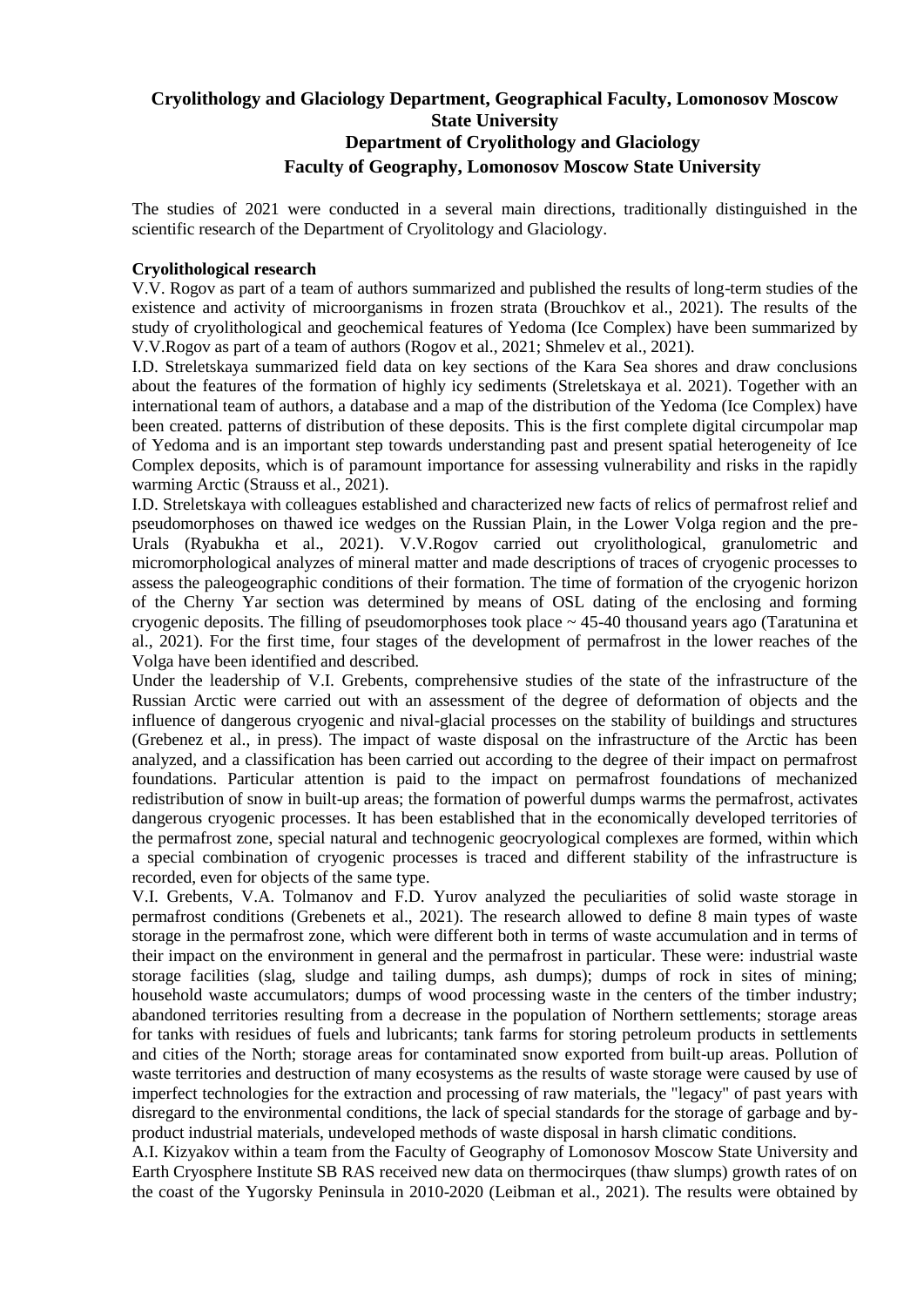processing a series of satellite images. The applied method of reconstructing the digital elevation model used for orthorectification, and block adjustment made it possible to achieve sub-meter accuracy of the thermocirques dymanics. The interannual dynamics of individual thermocirques significantly varies due to influence of a number of climatic factors and the local conditions, first of all, the ratio of ground ice and frozen sediments in the retreating walls.

L.I. Zotova reviewed the available scientific achievements in the field of landscape-indicator studies in the permafrost zone, including the issues of clarifying the permafrost zones boundaries by the landscapestructural method (Zotova, 2021). The landscape indication ambiguity of a number of permafrost characteristics was revealed. The large-scale restrictions on this method using are determined.

A.A. Maslakov and L.I.Zotova with co-authors carried out mapping and classification of cryogenic landscapes according to their susceptibility to climatic changes and potential anthropogenic impact (Maslakov et al, 2021). Landscape map and a map of the landscapes potential vulnerability to the cryogenic processes activation on a scale of 1: 200,000 were created within a test site of the coastal plains of Eastern Chukotka.

The most complete systematization of massive ice beds of Eastern Chukotka region has been completed by A.A. Maslakov. Based on isotopic, cryolithological and geochemical studies of 8 natural outcrops, the approximate age and mechanism of formation of ice beds were determined (Vasil'chuk et al., 2021). A 3D-modeling of the thermal regime of permafrost around the underground food storage in the indigenous village Lorino (Chukotka Autonomous Okrug) and a forecast of the dynamics of permafrost temperature up to 2050 was carried out. It was revealed that climatic changes will not have a critical effect on the state of the underground structure, but the anthropogenic factor can provoke the collapse of the storage facility (Maslakov et al., 2021, in press).

The team of S.A. Sokratov, G.A. Rzhanitsyn, D.M. Frolov, V.E. Gagarin and A.V. Koshurnikov developed a new training course for students of the cryolithology and glaciology department on laboratory study of the mechanical properties of snow, ice and frozen soil. In it, by means of the ASIS system installed in a cold room, students can carry out laboratory studies of the mechanical properties of samples by the method of "uniaxial compression", shear and a ball stamp.

V.I. Grebenets and A.A. Maslakov carried out annual active layer monitoring fieldwork to as part of the CALM (Circumpolar Active Layer Monitoring program) program at sites in the Talnakh region (in the north of Krasnoyarsk Territory) and in Eastern Chukotka.

### **Glaciological research**

Under the leadership of V.V. Popovnin, in 2021, a set of field work was carried out in the basin of the representative mountain glaciers in the Central Caucasus and Tien Shan. The long-term series of massbalance observations were continued. Estimated 2020/21 mass balance values for reference glaciers of the Caucasus (Djankuat) and Tien Shan (Karabatkak, Sary-Tor, Bordu) revealed more favourable natural conditions for the glaciers than their long-term means, though they did not abolish prevalent degrading trends of recent decades. Glacier area recession rate by the end of XXIst century, answering various climatic scenarios, was derived in the course of mathematical simulation, taking important debris cover expansion factor into account. All data of the indicators of mass-balance of the Caucasian and Tien Shan glaciers were included in the annual national report for the World Glacier Monitoring Service [\(https://wgms.ch/latest-glacier-mass-balance-data\)](https://wgms.ch/latest-glacier-mass-balance-data). Radio echo sounding was applied for mapping thickness of the flat-topped Grigoryev Glacier in the Tien Shan.

N.A. Volodicheva and A.D. Oleinikov continued snow-avalanche studies to detect changes in snowfall and avalanche activity (November-April) at the Elbrus educational and scientific base of Moscow State University. As instrumental observations have shown, the last decade of 2011-2020. turned out to be the warmest in the studied region, where 8 abnormally warm winters were recorded, 1 - abnormally cold, 1 within the climatic norm. Winter of 2020/21 did not break the general warming trend. The temperature of the cold period was close to the climatic norm. The amount of precipitation has significantly exceeded the norm, approaching the border of the abnormally humid winter. The distribution of precipitation was characterised by asymmetry - 70% fell in the second half of the winter. In terms of snow cover, winter of 2020/21 was classified as unevenly snowy with a pronounced peak of snow accumulation also in the second half of the season, and of average avalanche danger. The avalanches stopped within the mineral fan loops and did not pose a threat to the infrastructure of the Baksan Valley.

S.A. Sokratov collected data on the height of snow cover in various snow regions of Russian Federation in order to assess the correspondence of the distributions of the maximum height for the year to a certain type of statistical distribution (Sokratov et al. report, 2021). In more than 50% of the analyzed station data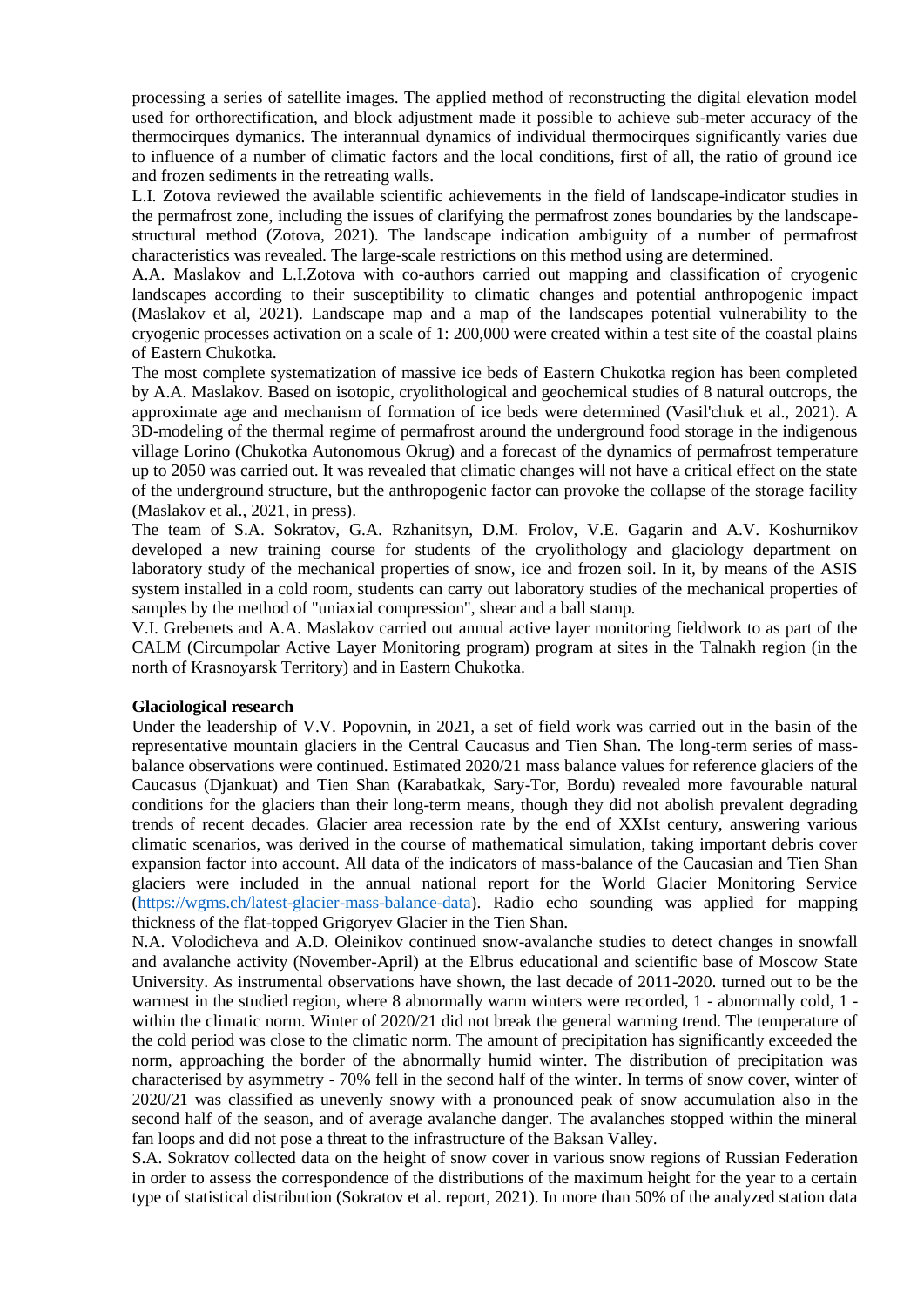series, correspondence or closeness to the normal distribution was found. In other cases, the series were "distorted" relative to the normal, which can be explained by the influence of temperature conditions on the accumulation of snow cover. The development of an algorithm for statistical modeling of volumes and ranges of avalanche ejection, depending on the parameters of snow accumulation and geometry of avalanches, has been continued.

N.V. Kovalenko, D.A. Petrakov with E. Bashkova and N. Kostenkov continued annual glaciological monitoring of the Kolka Glacier. Data from time-lapse cameras with 3 hours intervals for 2020-2021 have been obtained. Since 2002 volume of the Kolka Glacier has increased more than 50 Mln.cub.m. In contradiction with downwasting of the Caucasus glaciers, Kolka continues to increase mass.

D.A. Petrakov continued a study of the causes and consequences of changes in the Bashkara periglacial lakes. The role of the liquid precipitation anomaly in the passage of floods in the Baksan basin at the beginning of September 2017 was revealed. In collaboration with colleagues from the Department of Land Hydrology and the Institute of Water Problems RAS, an assessment was made of the contribution of breakthrough mudflows to the Baksan peak flow rate (Kornilova et al., 2021).

M.A. Vikulina published a paper on the history of research, including glaciological ones, was completed at the Khibiny educational and scientific base of the Geographical Faculty of Moscow State University (Vikulina at al., 2021a). Expeditionary work was carried out to study the dynamics of small forms of glaciation in the Khibiny Mountains. Analysis of satellite images over the past 15 years has shown significant changes in the size of glaciers, but unlike other Arctic regions, the Khibiny glaciers do not degrade and show a stable state (Vikulina et al., 2021b). The long existence of small glaciation in this area confirms the hypothesis of a stable state of such formations, despite climatic changes.

A.S. Turchaninova, S.A. Sokratov and D.I. Korovina for the first time performed a qualitative and quantitative assessment of the effectiveness of avalanche control measures for the territory of the Krasnaya Polyana ski complex, based on mathematical modeling of snow avalanches with different specified conditions of avalanche formation (Korovina et al.., 2021). For the area under consideration, artificially controlled avalanche discharge (mainly carried out by Gazex® systems) is most effective. Snow-holding structures often do not fulfill their functions, while dams and avalanche breakers can be effective only in combination with artificially controlled avalanche discharges. Areas have been identified where artificially controlled avalanches, which have shorter emission ranges in relation to possible natural avalanches, can still be dangerous for the existing infrastructure due to high values of speed and pressure.

M.N. Ivanov continued studies of the modern deglaciation of the Polar Urals. The first in a decade expeditionary studies of the accumulation of snow cover on the IGAN glacier at the spring maximum of snow accumulation have been carried out. The results of these study is close to the average values for the period of mass balance observations on the IGAN glacier (1957-1981). The study of terminal moraines was continued using electrotomography to monitor ice cores and assess the outburst hazard of moraine dammed lakes.

### **References:**

1. Brouchkov A., Melnikov V., Griva G.I., Kashuba E., Kashuba V., Kabilov M., Fursova O., Bezrukov V., Muradian K., Potapov V., Pogorelko G., Fursova N., Ignatov S., Repin V., Kalenova L., Subbotin A., Trofimova Y. B., Brenner E.V., Filippova S., Rogov V. and Galchenko V. Microbiomes of Extreme Environments. Biodiversity and Biotechnological Applications/. Edited By Ajar Nath Yadav, Ali Asghar Rastegari, Neelam Yadav. 6000 BROKEN SOUND PARKWAY NW,STE 300, BOCA RATON, USA, FL, 33487-2742, 6000 BROKEN SOUND PARKWAY NW,STE 300, BOCA RATON, USA, FL, 33487-2742, 2021. DOI: 10.1201/9780429328633

2. Grebenets V.I., Tolmanov V.A., Iurov F.D. and Groisman P.Y. The problem of storage of solid waste in permafrost. Environmental Research Letters 16, 10 (2021), 105007. DOI: 10.1088/1748-9326/ac2375

3. Grebenets V.I., Kizyakov A.I., Maslakov A.A., Sokratov S.A., Streletskaya I. D., Tolmanov V.A., Iurov F.D. Impact of hazardous cryogenic processes on infrastructure in the Arctic // Moscow University Bulletin. Series 5: Geography. In press (In Russian)

5. Leibman M., Kizyakov A., Zhdanova Y., Sonyushkin A. and Zimin M. Coastal retreat due to thermodenudation on the Yugorsky Peninsula, Russia during the last decade, update since 2001–2010. Remote Sensing 13, 20 (2021), 4042–4042. DOI: 10.3390/rs13204042

6. Korovina D.I., Turchaninova A.S., Sokratov S.A. Performance evaluation of anti-avalanche measures at the «Krasnaya Polyana» ski resort. Led I Sneg. Ice and Snow. 2021. 61 (3): 359–376. doi: 10.31857/S2076673421030094 (In Russian)

<sup>4.</sup> Kornilova E.; Krylenko I.; Rets E.; Motovilov Y.; Bogachenko E.; Krylenko I.; Petrakov D. Modeling of Extreme Hydrological Events in the Baksan River Basin, the Central Caucasus, Russia. Hydrology 2021, 8, 24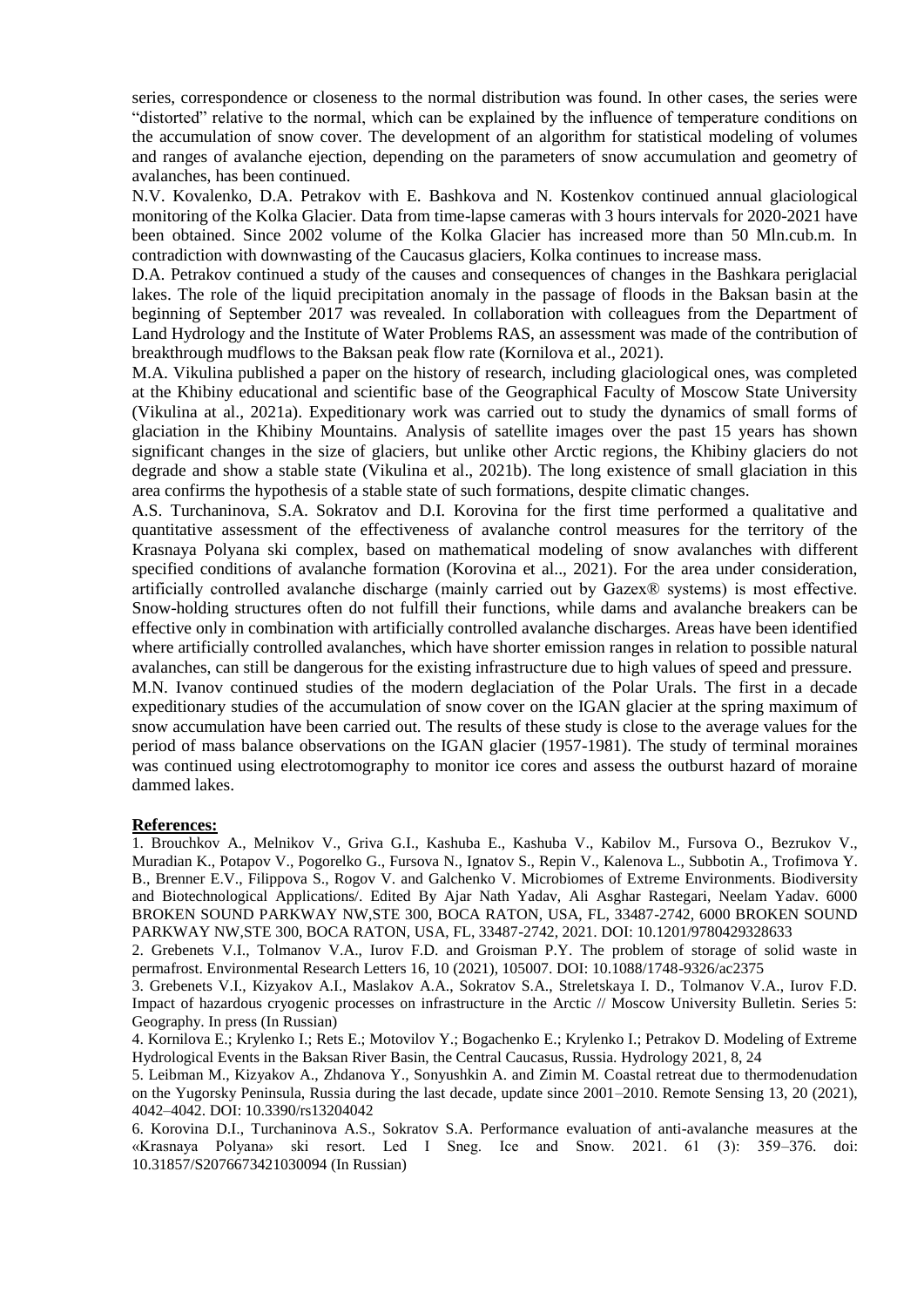7. Maslakov A., Zotova L., Komova N., Grishchenko M., Zamolodchikov D. and Zelensky G. Vulnerability of the permafrost landscapes in the eastern chukotka coastal plains to human impact and climate change. LAND 10, 5 (2021), 445. DOI: 10.3390/land10050445

8. Maslakov A., Sotnikova K., Gribovskii G., Evlanov D. Thermal modeling of ice cellars as a basis for food security and energy sustainability of isolated indigenous communities in the Arctic // Energies, 2021, in press.

9. Rogov V.V., Kurchatova A.N. and Taratunina N.A. Types and micromorphology of authigenic carbonates in the kolyma yedoma ice complex, Northeast Siberia. FRONTIERS IN EARTH SCIENCE 9 (2021). DOI: 10.3389/feart.2021.718904

10. Ryabukha A.G., Streletskaya I.D., Poly akov D.G., Kovda I.V. and Yakovlev I.G. Relict cryogenic structures in the landscapes of Orenburg region, Russia. IOP Conference Series: Earth and Environmental Science 817 (2021), 012093. DOI: 10.1088/1755-1315/817/1/012093

11. Shmelev D., Cherbunina M., Rogov V., Opfergelt S., Monhonval A. and Strauss J. Reconstructing permafrost sedimentological characteristics and post-depositional processes of the yedoma stratotype duvanny yar, Siberia. FRONTIERS IN EARTH SCIENCE 9 (2021), 727315. DOI: 10.3389/feart.2021.727315

12. Strauss J., Laboor S., Schirrmeister L., Fedorov A.N., Fortier D., Froese D., Fuchs M., Günther F., Grigoriev M., Harden J., Hugelius G., Jongejans L.L., Kanevskiy M., Kholodov A., Kunitsky V., Kraev G., Lozhkin A., Rivkina E., Shur Y., Siegert C., Spektor V., Streletskaya I., Ulrich M., Vartanyan S., Veremeeva A., Anthony K.W., Wetterich S., Zimov N. and Grosse G. (2021) Circum-Arctic Map of the Yedoma Permafrost Domain. Front. Earth Sci. 9:758360. doi: 10.3389/feart.2021.758360

13. Streletskaya I.D., Pismeniuk A.A., Vasiliev A.A., Gusev E.A., Oblogov G.E. and Zadorozhnaya, N. A. The icerich permafrost sequences as a paleoenvironmental archive for the Kara sea region (western arctic). FRONTIERS IN EARTH SCIENCE 9 (2021). DOI: 10.3389/feart.2021.723382

14. Sokratov S.A., Seliverstov Yu.G., Glazovskaya T.G. On the issue of performing avalanche calculations during engineering and hydrometeorological surveys. Report, XVI All-Russian Scientific and Practical Conference "Prospects for the development of engineering surveys in construction in the Russian Federation", online, Russia, December 1-3, 2021 (In Russian)

15. Taratunina N., Rogov V., Streletskaya I., Thomson W., Kurchatova A., Yanina T. and Kurbanov R. Late pleistocene cryogenesis features of a loess-paleosol sequence in the srednyaya akhtuba reference section, lower Volga river valley, Russia. Quaternary International 590 (2021), 56–72. DOI: 10.1016/j.quaint.2020.12.015

16. Vasil'chuk Yu.K.., Maslakov A.A., Budantseva N.A., Vasil'chuk A.C., Komova N.N. Isotope Signature of the Massive Ice Bodies on the Northeast Coast Of Chukotka Peninsula // GEOGRAPHY, ENVIRONMENT, SUSTAINABILITY, 2021. DOI: 10.24057/2071-9388-2021-020

17. Vikulina M.A., Vashchalova T.V., Tutubalina O.V., Rees W.G., Zaika Y.V. Moscow University's field station in the Khibiny Mountains, Russian Arctic: A 70-year history to the present day. Polar Record, Cambridge University Press (United Kingdom), 2021, № 57, pp. 1-12.

18. Vikulina M.A., Zimin M.V., Romanenko F.A. Assessment of the state of minor glaciation in the Khibiny // InterKarto. InterGIS, 2021, volume 27, No. 1. P. 409-417 (In Russian)

19. Zotova L.I. Landscape indication of permafrost conditions for geoecological assessment & mapping at various scales. GEOGRAPHY, ENVIRONMENT, SUSTAINABILITY (2021). DOI: 10.24057/2071-9388-2021-039

#### \*\*\*\*\*

### **The journal "Earth's Cryosphere" ("Kriosfera Zemli")**

**The results of the most fundamental and advanced investigations, important results on the programs of the Earth Cryosphere Institute (ECI SB RAS) and of the many others Institutes and organizations specializing on permafrost/cryosphere researches are presented in the journal "Earth's Cryosphere" ("Kriosfera Zemli"). Journal is translated into English since 2014, all the articles are available online for free at the website of the journal:** [\(http://earthcryosphere.ru/](http://earthcryosphere.ru/) , archive: [http://earthcryosphere.ru/arch/\)](http://earthcryosphere.ru/arch/). The abstracts of the most **interesting papers are submitted for the consideration of readers.**

### **(№1/2021)**

### **1. LATE QUATERNARY SAND COVERS OF CENTRAL YAKUTIA (EASTERN SIBERIA): STRUCTURE, FACIES COMPOSITION AND PALEO- ENVIRONMENT SIGNIFICANCE A.A. Galanin**

*Melnikov Permafrost Institute SB RAS; 677010, Yakutsk, Merzlotnaya, 36, Russia; [agalanin@gmail.com](mailto:agalanin@gmail.com)*

A comprehensive study of the Peschanaya Gora (Sand Hill) outcrop and other sections of aeolian coversands in Central Yakutia shows that they, together with the loess-ice (Yedoma) covers, are two related granulometric and mineralogical derivatives, formed as a result of aeolian processing of the Quaternary alluvium during the second half of the Late Neopleistocene. Episodes of desertification took place 22.0-14.0, 12.8-11.8, and 0.6-0.1 ka BP. A decrease in aeolian activity and consolidation of dune massifs by soil-vegetation cover occurred in the intervals of 14.0-13.0, 10.0-0.6 ka BP. The largest episode of desertification took place during the last global thermal minimum (MIS-2) and led to a sharp decline in the mammoth biome, the disappearance of the woolly mammoth and rhinoceros in Central Yakutia.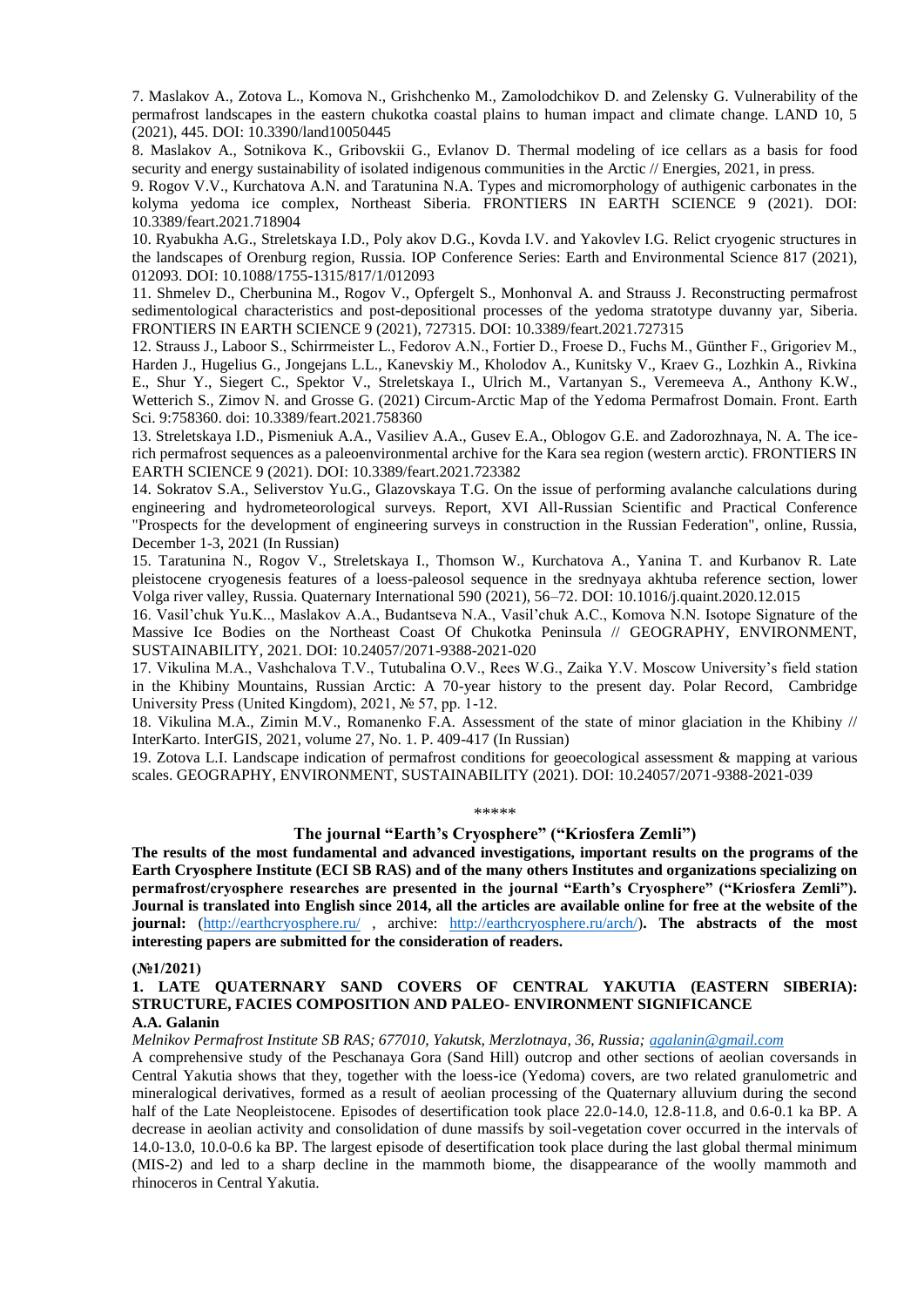*Aeolian formation, D'olkuminskaya Series, cryogenic-aeolian, niveo-aeolian lamination, desertification, Late Pleistocene, Holocene, Bølling, Allerød, Younger Dryas, Eastern Siberia*

#### **(№2/2021)**

# **2. LONG-TERM DYNAMICS OF SEA ICE AREA IN THE NORTHERN HEMISPHERE DUE TO CHANGES IN INSOLATION CHARACTERISTICS**

### **V.M. Fedorov, P.B. Grebennikov**

*Lomonosov Moscow State University, Faculty of Geography, 1, Leninskie Gory, Moscow, 119991, Russia; [fedorov.msu@mail.ru](mailto:fedorov.msu@mail.ru)*

A correlation analysis of long-term dynamics of sea ice area in the Northern hemisphere with high spatial resolution insolation characteristics was performed. For the period from 1901 to 2018, close negative relationships between long-term changes in the sea ice area, winter insolation and insolation contrast were found in 1° x 1° cells. Maps of distribution of closeness of connection of long-term changes in sea ice area with insolation characteristics for average annual, semi-annual and monthly (March, September) values of sea ice area are constructed. It is shown that the relationship of long-term changes in the distribution of sea ice in the Northern hemisphere with insolation contrast is causal and insolation contrast can be a predictor in statistical models of sea ice dynamics. It is determined that the Northern Sea Route is characterized by close connections of sea ice distribution with insolation contrast throughout its entire length. This creates prospects for long-term forecasting of the sea ice area for the Northern Sea Route based on calculations of insolation contrast for the Northern hemisphere.

*Sea ice area, seasonal, interannual and multi-year variability, insolation, insolation contrast, correlation analysis*

#### **(№2/2021)**

# **3. SURFACE COOLING AFFECTIVITY OF FROZEN GROUND IN CONNECTION WITH MECHANISM OF TEMPERATURE SHIFT FORMATION**

# **J.B. Gorelik.<sup>1</sup> , A.K. Khabitov<sup>2</sup>**

*<sup>1</sup>Earth Cryosphere Institute SB RAS, 625000, Tyumen, 1230, Russia, [gorelik@ikz.ru](mailto:gorelik@ikz.ru)*

*<sup>2</sup>Giprotyumenneftegaz, Tyumen, Russia, prof.power@yandex.ru*

The analysis of affectivity of frozen soils surface cooling methods based on the theoretical understanding of temperature shift formation with seasonal processes in the upper ground layers is provided here. The surface cooling method for the building with aerated underfloor space is suggested on the base of this analysis. This method includes heat-insulation layer on the surface of the ground and free convection cooling system with its horizontal evaporator under insulation layer. Condenser of the cooling system is out of the building contour and it makes evaporator temperature near to winter air temperature. The results of mathematical modelling demonstrate that suggested method makes sure good and rapid decrease of the ground massif temperature as compared to other methods (up to  $1 - 2.5$ °C due to not more 1.5 year instead of 3-5 years as usual). An additional temperature decrease may be exact by short connecting (in time not more than one summer period) of the forced cooling device to the cooling system.

*Frozen soils, seasonal thawing layer, ground temperature regime, heat-insulation layer, GET cooling system, forced cooling, relaxation time to project temperature regime*

#### **(№2/2021)**

### **4. RECONSTRUCTION OF THE FORMATION HISTORY OF PEAT-MINERAL SWELLING RIDGE IN THE LOWER REACHES OF NADYM RIVER**

**O.S. Sizov<sup>1</sup> , A.A. Yurtaev<sup>2</sup> , A.V. Soromotin<sup>2</sup> , E.M. Koptseva<sup>3</sup> , A.O. Volvakh<sup>4</sup> , E.V. Abakumov<sup>3</sup> , N.M. Berdnikov<sup>5</sup> , N.V. Prikhodko<sup>2</sup> , D.S. Guryev<sup>6</sup>**

<sup>1</sup>*Institute of Oil and Gas Problems RAS, 3, Gubkina str., Moscow, 119333, Russia[; kabanin@yandex.ru](mailto:kabanin@yandex.ru)*

<sup>2</sup>*Tyumen State University, 6, Volodarsky str., Tyumen, 625003, Russia*

<sup>3</sup>*St. Petersburg State University, 29, 16th line V.O., St. Petersburg, 199178, Russia*

<sup>4</sup>*Institute of Geology and Mineralogy SB RAS named after V.S. Soboleva, 3, Akademika Koptyug av., Novosibirsk, 630090, Russia*

<sup>5</sup>*Earth Cryosphere Institute, Tyumen Scientific Center, SB RAS, 30/6, Vavilova str., Moscow, 119991, Russia*

<sup>6</sup>*LLC Severavtodor, 10B, Komsomolskaya str., Nadym, Yamal-Nenets Autonomous District, 629730, Russia*

The paper presents new data on the cryolithological structure of a swelling ridge typical on the north of Western Siberia, located in the lower reaches of the Nadym river. The data were obtained as a result of drilling two wells - at the top of the ridge and in the inter-ridge lowering, with subsequent core analysis. Grain size distribution, shape and surface structure of sand quartz grains, botanical composition and radiocarbon age of organogenic deposits were determined. The study revealed the presence of a three-layer peaty-sandy-loamy ridge structure. Lower loamy layer with ice volume content ~60% was affected by swelling. Layers of pure ice are identified below this loamy layer. Swelling ridge has predominantly migratory origin with the complementary influence of ice injection and belongs to the peat-mineral type. Stages of accumulation of loamy and sandy deposits are distinguished in the formation of the ridge, bogging occurred at the beginning of the Holocene (10.6-9.8 ka BP), active swelling - in the subboreal stage (5.5-5 ka BP). Currently, there is a decrease of the upper organic horizon and erosional activity. It is suggested to consider peat-mineral and mineral swelling forms (mounds and ridges) as a separate type of cryogenic relief. *Frost mound, frozen ground, permafrost zone, upper quaternary deposits, Nadym region*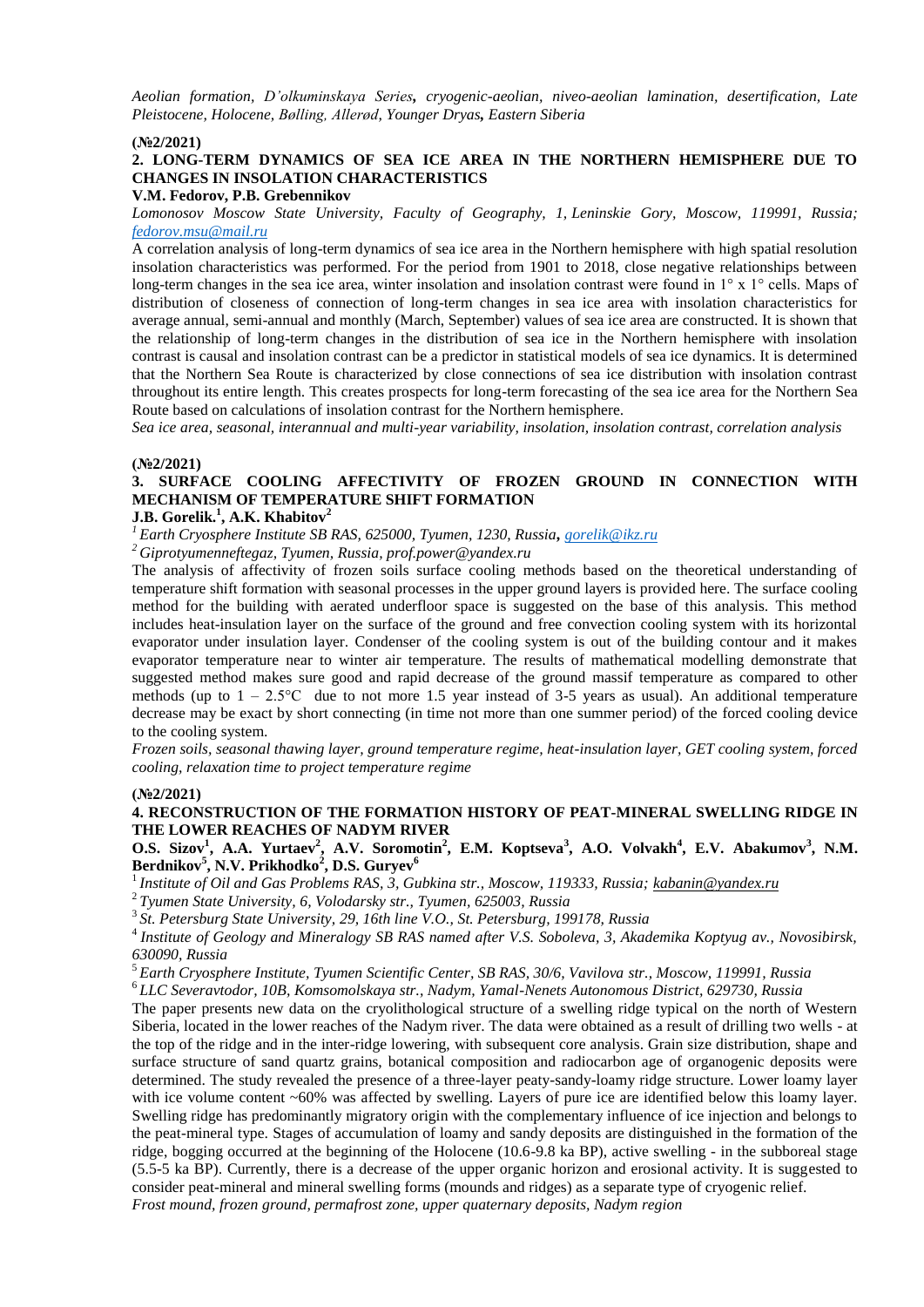# **(№3/2021)**

# **5. METHANE HYDRATE STABILITY ZONE IN THE REGION OF THE SREDNEVILYUISK GAS CONDENSATE FIELD (VILYUI SYNECLISE)**

**A. D. Duchkov<sup>1</sup> , V.P. Semenov<sup>2</sup> , L.S. Sokolova<sup>1</sup> , A.I. Sivtsev<sup>3</sup>**

*1 Trofimuk Institute of Petroleum Geology and Geophysics of Siberian Branch Russian Academy of Sciences (IPGG SB RAS), Akademika Koptyuga Prsp., 3, Novosibirsk, 630090, Russian Federation, duchkovad@ipgg.sbras.ru.* 

*<sup>2</sup>Melnikov Permafrost Institute of Siberian Branch Russian Academy of Sciences (IMZ SB RAS), Permafrost Str., 36, Yakutsk, 677010, Russian Federation, semenov.vp@rambler.ru*

*3 TAAS-Yuryakh Neftegazodobycha LLC, 18 Ammosova str., Yakutsk, 677018, Russia, [sivtsevai@tyngd.rosneft.ru](mailto:sivtsevai@tyngd.rosneft.ru)*

Authors present the results of determining for the lower boundary location of methane hydrates stability zone from geothermal measurements in 22 wells at the Srednevilyuisk gas condensate field. A graphical method is applied, which consists in comparison the thermograms and a phase diagram that characterizes the equilibrium conditions for formation of gas contained in the upper deposits of the field. At present the upper gas deposits of the field (depths 1035 and 1057 m) are located below the stability zone by only 60-70 m. The approximate estimations for the changes in the location of the lower boundary of the methane hydrate stability zone in the late Pleistocene-Holocene were carried out. It was shown that during cold periods (~130 and 15 thousand years ago) the stability zone could go lower the upper gas deposits of the Srednevilyuisk field by 20-50 meters.

*Vilyuiskaya syneclise, Srednevilyuisk gas condensate field, permafrost, methane hydrate stability zone, boundaries of the stability zone in the late Pleistocene-Holocene*

#### **(№3/2021)**

# **6. EVALUATION OF THE COMPONENTS OF THE HEAT BALANCE OF ALDEGONDA GLACIER (WESTERN SPITSBERGEN) DURING THE ABLATION PERIOD BASED ON SEASONAL OBSERVATIONS OF THE YEAR 2019**

# **U.V. Prokhorova<sup>1</sup> , A.V. Terekhov<sup>2</sup> , B.V. Ivanov1,2, S.R. Verkulich<sup>1</sup>**

<sup>1</sup> *Arctic and Antarctic Research Institute, 38, Bering str., Saint Petersburg, 199397, Russia; uliana@niersc.spb.ru* 2 *Saint Petersburg State University, 7/9 Universitetskaya Emb., Saint Petersburg, 199034, Russia.*

The article describes the method for calculation of heat balance components in the case of Aldegonda glacier (Western Spitsbergen). Proposed method is based on the physical model with spatially distributed parameters. Input data for modeling are in situ meteorological and actinometrical observations, collected during the ablation season of year 2019, a digital elevation model and remote sensing imagery, needed to derive the reflective properties of the glacier surface. Model output is represented by the spatial distribution of heat flux available for ice melting with a temporal resolution of one day. The mean radiative balance is estimated to be 89  $W/m<sup>2</sup>$ , which is roughly one order of magnitude higher than the heat influx from the turbulent processes  $(11 \text{ W/m}^2)$ . The obtained results were verified based on data of the glaciological mass balance monitoring. It is shown that the predicted values of the melted ice layer are in good agreement with the measurements on ablation stakes. The model systematically overestimates the magnitude of ice melt, but the glacier-average value remains inside the confidence interval of the observed value. Thus, modelled glacier-wide ablation equals 698 mm w.e./month, while the measured is 610±150 mm w.e./month. *Glacier ablation, glacier heat balance, physical modelling, Svalbard*

#### **(№3/2021)**

# **7. NATURAL ENVIRONMENT DYNAMICS AND MORPHOLITHOGENESIS IN SHALLOW WATERS OF THE EAST SIBERIAN ARCTIC**

#### **A.V. Gavrilov, E.I. Pizhankova**

*Lomonosov Moscow State University, Faculty of Geology, 119991, Moscow, GSP-1, 1, Leninskiye Gory, Russia; [gavrilov37@bk.ru](mailto:gavrilov37@bk.ru)*

The processes that determine modern sedimentation with the formation of islands (Yaya, Nanosny, Zatoplyayemyy, Leikina, etc.) in the shallow waters of the Laptev and East Siberian seas are considered. Shallows where formed on the site of the eroded (in the XVII-XX centuries) islands-remnants of the ice complex of the Late Neopleistocene, which confined to positive morphostructures. It is shown that such processes are a decrease of sea ice coverage, an increase in the duration of the ice-free season and the activation of destructive cryogenic processes initiated by the current climate warming. The decrease in the ice coverage led to the predominance of hydrodynamic processes in sedimentation, in contrast to the priority role of sea ice in the 17th-19th centuries. The lack of sedimentary matter in these centuries is replaced by their excess due to the activation of cryogenic processes at the turn of the 20th and 21st centuries. As a result, the thermal abrasive profile of the underwater slope on shallows is transformed into an accumulative one.

Sedimentation occurs against the backdrop of rising sea level due to climate warming. The rise of the islands and banks surface is recorded on satellite images where there are modern positive vertical movements. The formation of islands and banks is accompanied by their syncryogenesis.

*Morpholithogenesis, sedimentation, morphostructures, modern climate warming, remote sensing data, shallows*

# **(№4/2021) 8. CRYOLITHOSTRATIGRAPHY AND CRYOFACIAL ANALISYS V.E. Tumskoy**